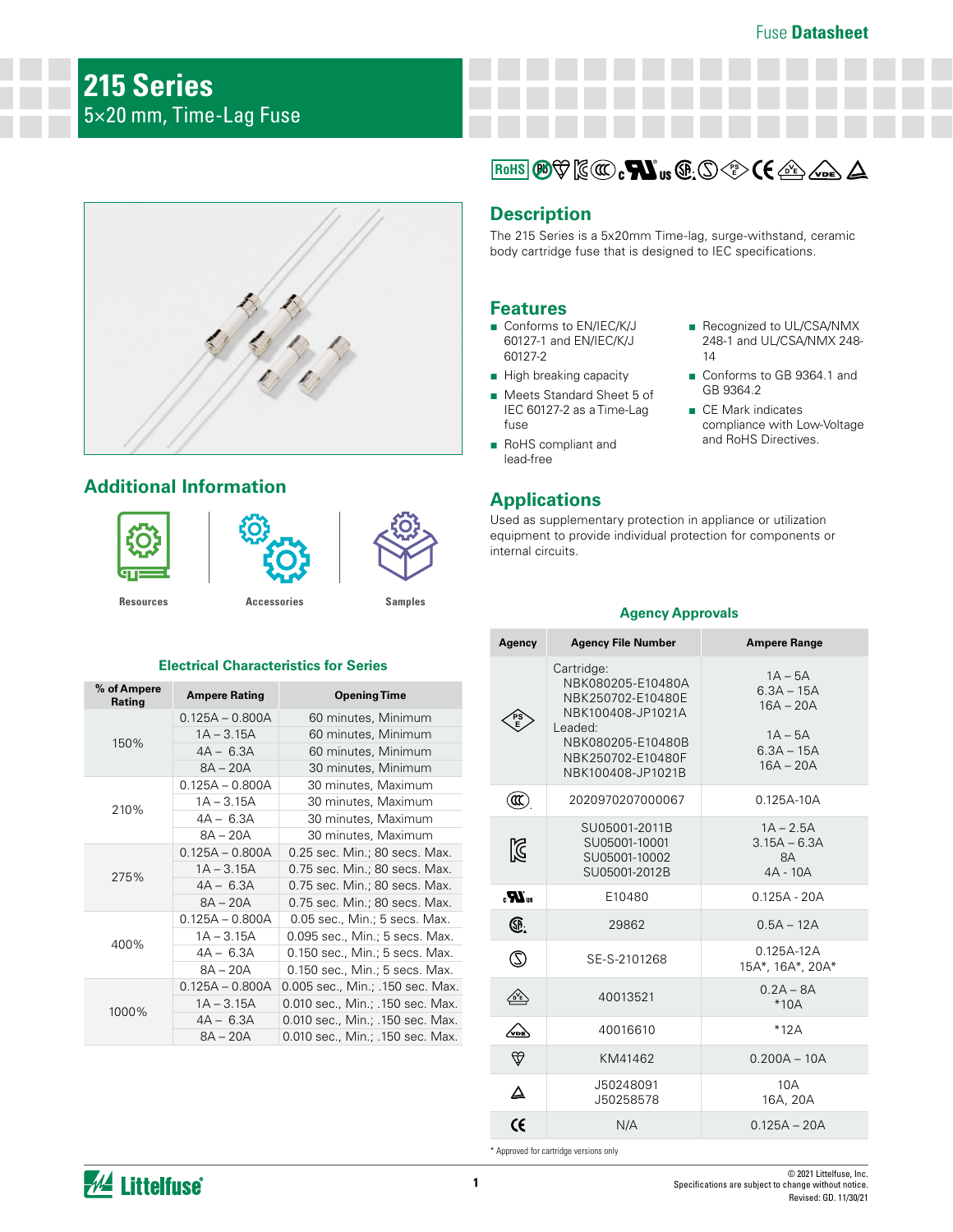|                              |                                 |                                     |                                                       |                                                                    |                                                       | <b>Maximum</b>                                        | <b>Maximum</b> | <b>Agency Approvals</b>                                                     |                          |                          |                                                                                                                                                                                                                                                                                                            |                           |                          |          |                          |                          |                          |          |
|------------------------------|---------------------------------|-------------------------------------|-------------------------------------------------------|--------------------------------------------------------------------|-------------------------------------------------------|-------------------------------------------------------|----------------|-----------------------------------------------------------------------------|--------------------------|--------------------------|------------------------------------------------------------------------------------------------------------------------------------------------------------------------------------------------------------------------------------------------------------------------------------------------------------|---------------------------|--------------------------|----------|--------------------------|--------------------------|--------------------------|----------|
| Amp<br>Amp<br>Rating<br>Code | <b>Voltage</b><br>Rating<br>(V) | Interrupting<br>Rating <sup>+</sup> | <b>Nominal</b><br>Cold<br><b>Resistance</b><br>(Ohms) | <b>Nominal</b><br><b>Melting</b><br>$l^2t$<br>(A <sup>2</sup> sec) | <b>Voltage</b><br>Drop at<br>Rated<br>Current<br>(mV) | <b>Power</b><br><b>Dissipation</b><br>at 1.5In<br>(W) | $\bigcirc$     | $\left\langle\begin{matrix} \text{PS} \ \text{E} \end{matrix}\right\rangle$ | $^{\circledR}$           | ⊠                        | $\mathbf{R}$ or $\mathbf{M}$ of $\mathbf{R}$ of $\mathbf{M}$ of $\mathbf{M}$ of $\mathbf{M}$ or $\mathbf{M}$ or $\mathbf{M}$ or $\mathbf{M}$ or $\mathbf{M}$ or $\mathbf{M}$ or $\mathbf{M}$ or $\mathbf{M}$ or $\mathbf{M}$ or $\mathbf{M}$ or $\mathbf{M}$ or $\mathbf{M}$ or $\mathbf{M}$ or $\mathbf{$ |                           | $\circledS$              | 企        | $\sqrt{\rm$              | $\Delta$                 | $\epsilon$               |          |
| .125                         | 0.125                           | 250                                 |                                                       | 11.4455                                                            | 0.0330                                                | 2600                                                  | 1.6            | $\overline{\phantom{a}}$                                                    | $\overline{\phantom{a}}$ | $\times$                 | $\overline{\phantom{a}}$                                                                                                                                                                                                                                                                                   | $\times$                  | $\overline{\phantom{a}}$ | $\times$ | $\overline{\phantom{a}}$ | $\blacksquare$           | $\overline{\phantom{a}}$ | $\times$ |
| .160                         | 0.16                            | 250                                 |                                                       | 7.1000                                                             | 0.0465                                                | 2400                                                  | 1.6            | $\overline{\phantom{a}}$                                                    | $\overline{a}$           | X                        | $\overline{\phantom{a}}$                                                                                                                                                                                                                                                                                   | X                         | $\overline{\phantom{a}}$ | X        | $\overline{\phantom{a}}$ | $\overline{\phantom{a}}$ | $\overline{\phantom{a}}$ | X        |
| .200                         | 0.2                             | 250                                 |                                                       | 1.8400                                                             | 0.340                                                 | 2100                                                  | 1.6            | X                                                                           | $\overline{\phantom{a}}$ | X                        | $\overline{\phantom{a}}$                                                                                                                                                                                                                                                                                   | X                         | $\overline{\phantom{a}}$ | X        | $\times$                 | $\overline{\phantom{a}}$ | $\overline{\phantom{a}}$ | X        |
| .250                         | 0.25                            | 250                                 |                                                       | 1.2400                                                             | 0.545                                                 | 1500                                                  | 1.6            | X                                                                           | $\overline{a}$           | X                        | $\overline{\phantom{a}}$                                                                                                                                                                                                                                                                                   | X                         | $\overline{\phantom{a}}$ | X        | X                        | $\overline{\phantom{a}}$ | $\overline{\phantom{a}}$ | X        |
| .315                         | 0.315                           | 250                                 |                                                       | 0.8800                                                             | 0.975                                                 | 1100                                                  | 1.6            | X                                                                           | $\overline{\phantom{a}}$ | X                        | $\overline{\phantom{a}}$                                                                                                                                                                                                                                                                                   | $\boldsymbol{\mathsf{X}}$ | $\overline{\phantom{a}}$ | X        | X                        | $\overline{\phantom{a}}$ | $\overline{\phantom{a}}$ | X        |
| .400                         | 0.4                             | 250                                 |                                                       | 0.5825                                                             | 1.325                                                 | 1000                                                  | 1.6            | X                                                                           | $\overline{\phantom{0}}$ | $\times$                 | $\overline{\phantom{a}}$                                                                                                                                                                                                                                                                                   | X                         | $\overline{\phantom{a}}$ | X        | X                        | $\overline{\phantom{a}}$ | $\blacksquare$           | X        |
| .500                         | 0.5                             | 250                                 |                                                       | 1.1675                                                             | 0.420                                                 | 850                                                   | 1.6            | X                                                                           | $\overline{\phantom{a}}$ | $\times$                 | $\overline{\phantom{a}}$                                                                                                                                                                                                                                                                                   | X                         | $\times$                 | X        | X                        | $\overline{\phantom{a}}$ | $\overline{\phantom{a}}$ | $\times$ |
| .630                         | 0.63                            | 250                                 |                                                       | 0.7200                                                             | 0.635                                                 | 650                                                   | 1.6            | X                                                                           | $\overline{a}$           | $\times$                 | $\overline{a}$                                                                                                                                                                                                                                                                                             | X                         | X                        | X        | X                        | $\overline{\phantom{0}}$ | $\overline{\phantom{a}}$ | X        |
| .800                         | 0.8                             | 250                                 |                                                       | 0.4675                                                             | 0.975                                                 | 500                                                   | 1.6            | X                                                                           | $\overline{a}$           | $\times$                 | $\overline{a}$                                                                                                                                                                                                                                                                                             | $\times$                  | X                        | X        | X                        | $\overline{a}$           | ÷,                       | $\times$ |
| 001.                         | 1                               | 250                                 | 1500 A $@$                                            | 0.1515                                                             | 1.520                                                 | 350                                                   | 2.5            | X                                                                           | X                        | $\times$                 | X                                                                                                                                                                                                                                                                                                          | X                         | X                        | X        | X                        | $\overline{\phantom{a}}$ | $\overline{a}$           | X        |
| 1.25                         | 1.25                            | 250                                 | <b>250 VAC</b>                                        | 0.1074                                                             | 3.200                                                 | 300                                                   | 2.5            | X                                                                           | X                        | X                        | X                                                                                                                                                                                                                                                                                                          | X                         | $\times$                 | X        | X                        | $\overline{a}$           | $\overline{\phantom{a}}$ | X        |
| 01.6                         | 1.6                             | 250                                 |                                                       | 0.0707                                                             | 6.830                                                 | 200                                                   | 2.5            | X                                                                           | X                        | $\times$                 | X                                                                                                                                                                                                                                                                                                          | X                         | X                        | X        | X                        | $\overline{a}$           | $\overline{a}$           | X        |
| 002.                         | $\overline{2}$                  | 250                                 |                                                       | 0.0566                                                             | 11.680                                                | 190                                                   | 2.5            | X                                                                           | X                        | $\times$                 | $\times$                                                                                                                                                                                                                                                                                                   | $\times$                  | $\times$                 | X        | X                        | $\overline{\phantom{a}}$ | $\overline{\phantom{a}}$ | $\times$ |
| 02.5                         | 2.5                             | 250                                 |                                                       | 0.0386                                                             | 22.290                                                | 180                                                   | 2.5            | X                                                                           | X                        | X                        | X                                                                                                                                                                                                                                                                                                          | X                         | X                        | X        | X                        | $\overline{\phantom{a}}$ | $\overline{\phantom{a}}$ | X        |
| 3.15                         | 3.15                            | 250                                 |                                                       | 0.0283                                                             | 43.255                                                | 140                                                   | 4              | X                                                                           | X                        | $\times$                 | X                                                                                                                                                                                                                                                                                                          | X                         | X                        | X        | X                        | $\overline{\phantom{a}}$ | $\overline{\phantom{a}}$ | X        |
| 004.                         | 4                               | 250                                 |                                                       | 0.0185                                                             | 46.960                                                | 100                                                   | 4              | X                                                                           | X                        | $\times$                 | X                                                                                                                                                                                                                                                                                                          | X                         | X                        | X        | X                        | $\overline{\phantom{a}}$ | $\overline{\phantom{a}}$ | X        |
| 005.                         | 5                               | 250                                 |                                                       | 0.0153                                                             | 66.095                                                | 100                                                   | 4              | X                                                                           | X                        | $\times$                 | X                                                                                                                                                                                                                                                                                                          | X                         | X                        | X        | X                        | $\overline{\phantom{a}}$ | $\overline{\phantom{a}}$ | X        |
| 06.3                         | 6.3                             | 250                                 |                                                       | 0.0108                                                             | 128.750                                               | 100                                                   | 4              | X                                                                           | X                        | X                        | X                                                                                                                                                                                                                                                                                                          | X                         | X                        | X        | X                        | $\overline{\phantom{a}}$ | $\overline{a}$           | X        |
| 008.                         | 8                               | 250                                 |                                                       | 0.0092                                                             | 209.880                                               | 100                                                   | 4              | X                                                                           | X                        | X                        | X                                                                                                                                                                                                                                                                                                          | X                         | X                        | X        | X                        | $\overline{\phantom{a}}$ | $\overline{\phantom{a}}$ | X        |
| 010.                         | 10                              | 250                                 |                                                       | 0.0066                                                             | 333.565                                               | 100                                                   | 4              | X                                                                           | X                        | $\times$                 | X                                                                                                                                                                                                                                                                                                          | X                         | X                        | X        | $x^*$                    | $\overline{a}$           | X                        | X        |
| 012.                         | 12                              | 250                                 |                                                       | 0.0061                                                             | 515.500                                               | 100                                                   | $\overline{4}$ | $\overline{\phantom{a}}$                                                    | $\times$                 | $\overline{\phantom{a}}$ | $\overline{\phantom{a}}$                                                                                                                                                                                                                                                                                   | X                         | $\times$                 | X        | $\overline{\phantom{a}}$ | $x^*$                    | $\overline{\phantom{a}}$ | X        |
| 015.                         | 15                              | 250                                 | 500A@                                                 | 0.0033                                                             | 1237.0                                                | $N/A**$                                               | $N/A**$        | $\overline{\phantom{a}}$                                                    | X                        | $\overline{\phantom{a}}$ | $\overline{\phantom{a}}$                                                                                                                                                                                                                                                                                   | X                         | $\overline{\phantom{a}}$ | $x^*$    | $\overline{\phantom{a}}$ | $\overline{\phantom{a}}$ | $\overline{\phantom{a}}$ | X        |
| 016.                         | 16                              | 250                                 | 250Vac                                                | 0.0031                                                             | 1408.0                                                | $N/A**$                                               | $N/A**$        | $\overline{\phantom{a}}$                                                    | X                        | $\overline{\phantom{a}}$ | $\overline{\phantom{a}}$                                                                                                                                                                                                                                                                                   | $\times$                  | $\overline{\phantom{a}}$ | $x^*$    | $\overline{\phantom{a}}$ | $\overline{a}$           | X                        | X        |
| 020.                         | 20                              | 250                                 | 400 A @<br>250Vac                                     | 0.0023                                                             | 2600.0                                                | $N/A**$                                               | $N/A**$        | $\overline{a}$                                                              | X                        | $\overline{\phantom{0}}$ |                                                                                                                                                                                                                                                                                                            | $\times$                  | $\overline{\phantom{a}}$ | $x^*$    |                          |                          | X                        | $\times$ |

\* Approval for cartridge versions only<br>\*\* Please contact Littelfuse for details on these parameters<br>+ Interrupting Rating may differ based on Agency Approval. See Agency Approval certificate for more details.<br>1A to 2A have

I2t test at 10x rated current. 10A have an IR:1000A@300Vac for cURus



#### **Temperature Re-rating Curve Product Characteristics**

| <b>Materials</b>                       | Body: Ceramic<br>Cap: Nickel-plated Brass<br>Leads: Tin-plated Copper                                             |
|----------------------------------------|-------------------------------------------------------------------------------------------------------------------|
| <b>Terminal</b><br><b>Strength</b>     | MIL-STD-202, Method 211, Test Condition A                                                                         |
| Solderability                          | MIL-STD-202 Method 208                                                                                            |
| <b>Product Marking</b>                 | Cap 1: Brand logo, current and voltage ratings<br>Cap 2: Agency approval markings                                 |
| <b>Operating</b><br><b>Temperature</b> | $-55^{\circ}$ C to $+125^{\circ}$ C                                                                               |
| <b>Thermal Shock</b>                   | MIL-STD-202, Method 107, Test Condition B (5<br>cycles, $-65^{\circ}$ C to $+125^{\circ}$ C)                      |
| <b>Vibration</b>                       | MIL-STD-202, Method 201                                                                                           |
| <b>Humidity</b>                        | MIL-STD-202, Method 103, Test Condition A<br>(High RH (95%) and elevated temp (40 $^{\circ}$ C) for<br>240 hours) |
| <b>Salt Spray</b>                      | MIL-STD-202, Method 101, Test Condition B                                                                         |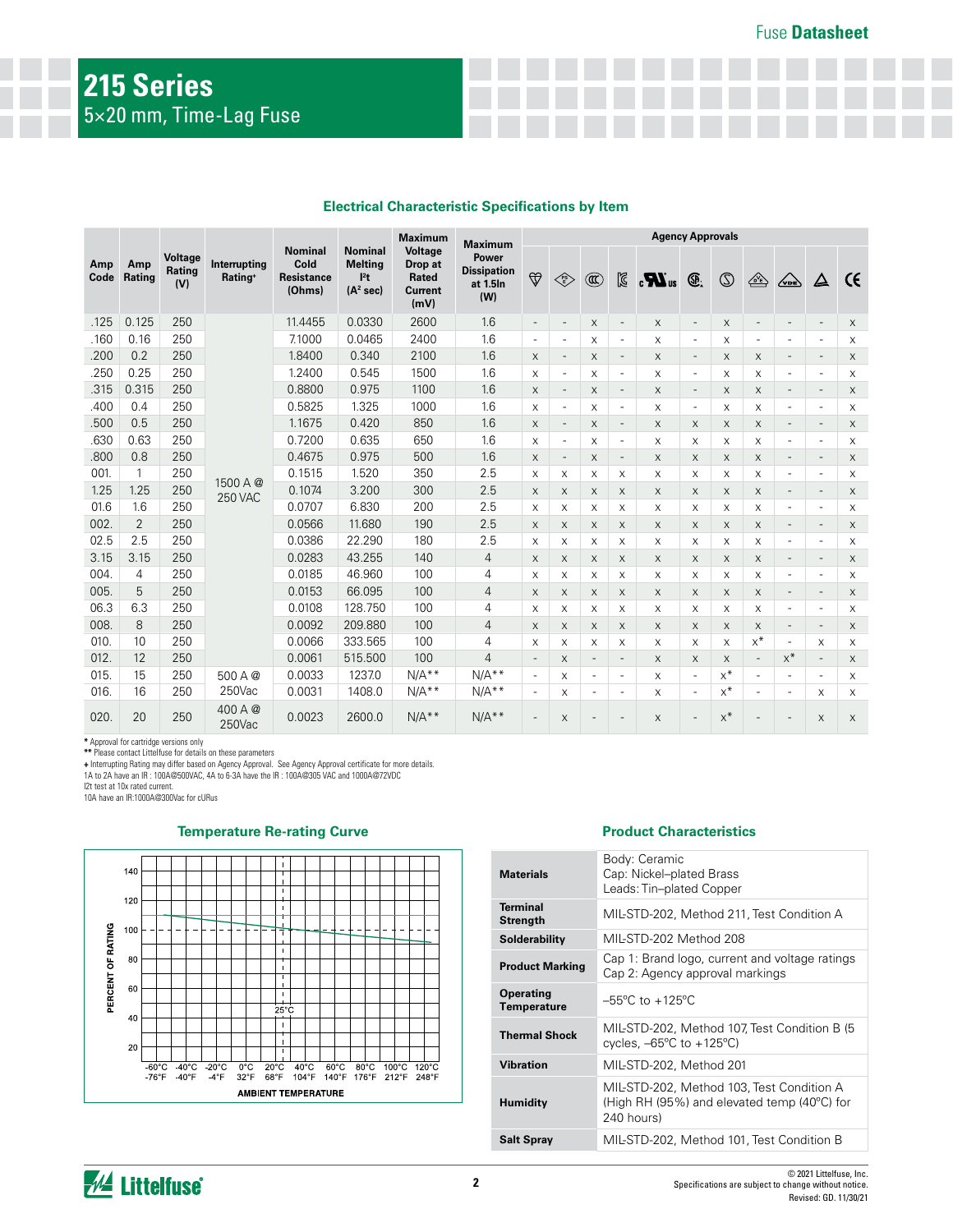## **Average Time Current Curves**



# **Soldering Parameters - Wave Soldering**



**Different values of A and B available, please contact the Littelfuse sales representative in your region:** 





#### **Recommended Process Parameters:**

| <b>Wave Parameter</b>                                | <b>Lead-Free Recommendation</b>   |  |  |  |  |
|------------------------------------------------------|-----------------------------------|--|--|--|--|
| Preheat:<br>(Depends on Flux Activation Temperature) | (Typical Industry Recommendation) |  |  |  |  |
| Temperature Minimum:                                 | $100^{\circ}$ C                   |  |  |  |  |
| Temperature Maximum:                                 | $150^\circ$ C                     |  |  |  |  |
| Preheat Time:                                        | 60-180 seconds                    |  |  |  |  |
| Solder Pot Temperature:                              | 260° C Maximum                    |  |  |  |  |
| Solder Dwell Time:                                   | 2-5 seconds                       |  |  |  |  |

#### **Recommended Hand-Solder Parameters:**

Solder Iron Temperature: 350° C +/- 5°C

Heating Time: 5 seconds max.

#### **Note: These devices are not recommended for IR or Convection Reflow process.**

For the pigtailed fuse, please follow the recommendations below for axial lead forming and mounting into PCB:

#### **Lead forming:**

The distance C between cap flat surface and axial lead shall be greater than 1.0 mm.

#### **PCB mounting:**

The distance between PCB and fuse cap is recommended to be a minimum of 1.5 mm.